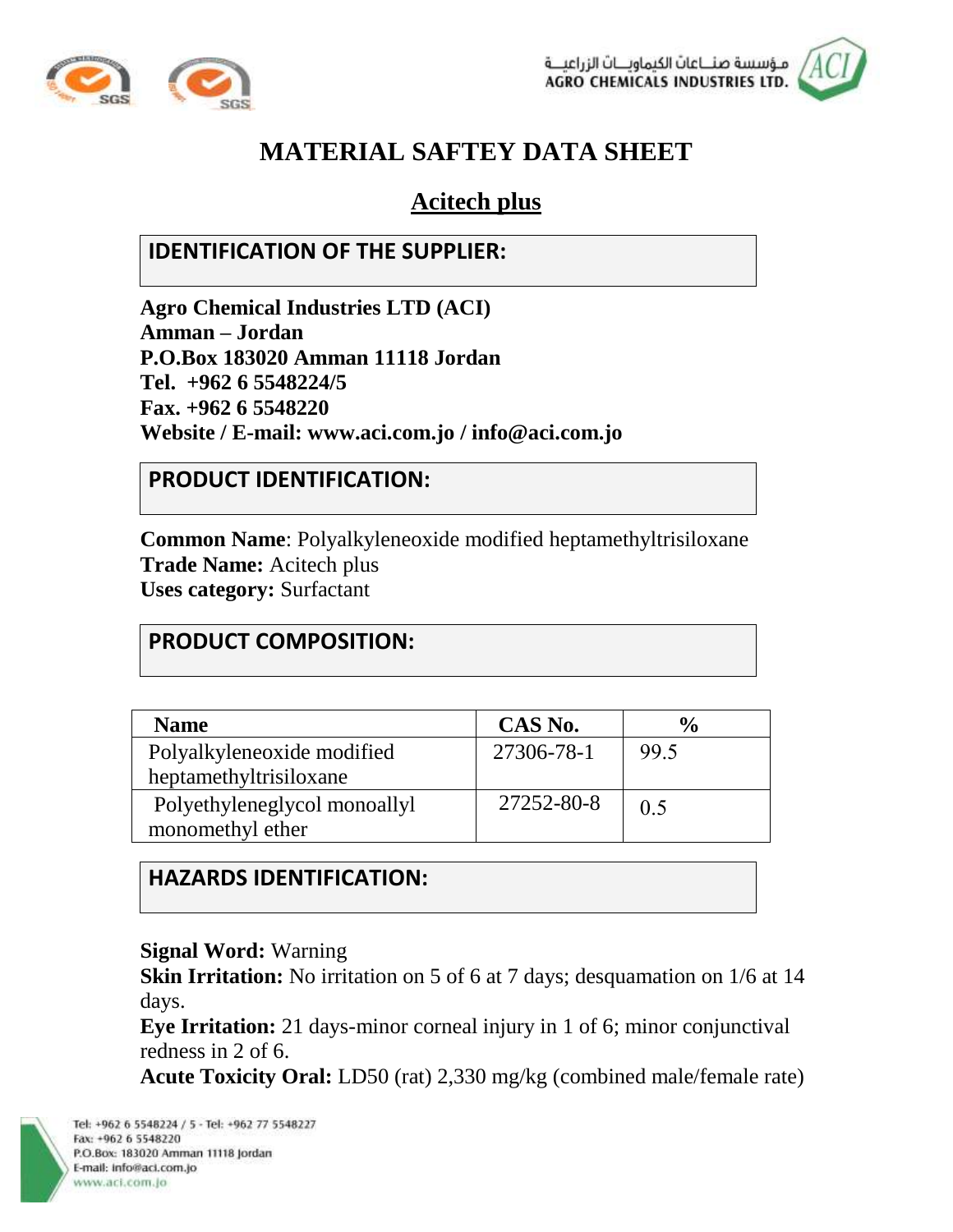



**Acute Toxicity Dermal:** LD50 (rabbit) 2,640 mg/kg (combined male/female rate) **Hazard Categories:** Oral/Dermal/Inhalation Toxicity - 5/5/5; Eye Irritation - 2A; Skin Irritation 3 **Hazard Statement:** May be harmful if swallowed May be harmful in contact with skin Causes serious eye irritation Causes mild skin irritation May be harmful if inhaled

#### **FIRST-AID MEAUSRES:**

**Eye** : Hold eye open and rinse slowly and gently with water for 15 to 20 minutes.

Remove contact lenses, if present, after first 5 minutes, then continue rinsing eye. Call a poison control center or doctor for treatment advice.

**Skin**: Take off contaminated clothing. Rinse skin immediately with plenty of water for 15 to 20 minutes. Call a poison control center or doctor for treatment advice.

**Inhalation** : Move person to fresh air. If person is not breathing, call 911 or an ambulance, then give artificial respiration, preferably mouth-to-mouth, if possible. Call a poison center or doctor for further treatment advice.

**Ingestion** : Call a poison control center or doctor immediately for treatment advice. Have person sip a glass of water if able to swallow. Do not induce vomiting unless told to do so by a poison control center or doctor. Do not give anything by mouth if unconscious.

#### **Indication of Immediate Medical Attention and Special Treatment Needed**: Treat symptomatically

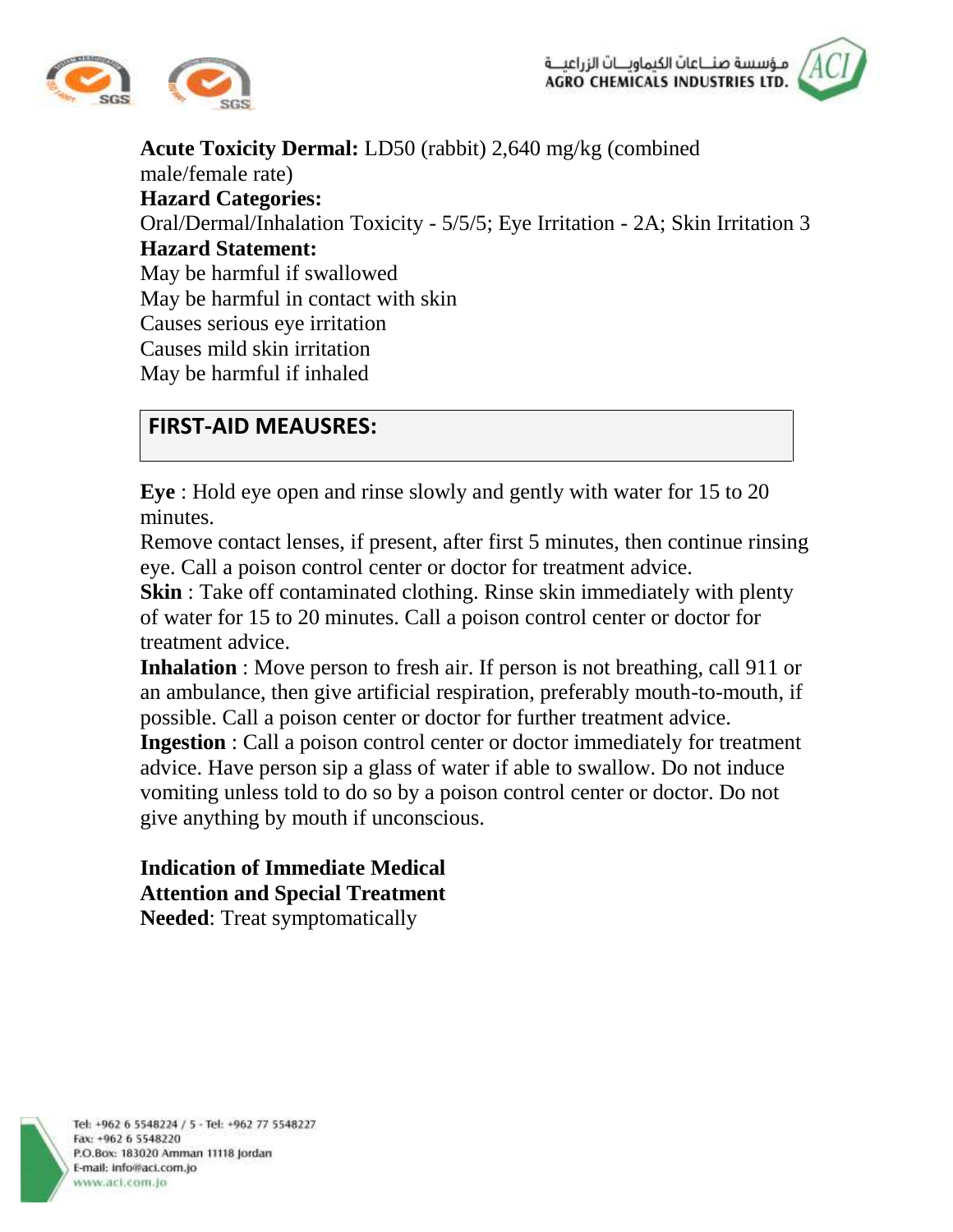



### **FIRE-FIGHTING MEASURES: -**

**Extinguishing Media:** Use alcohol-type or universal-type foam for large fires. Use carbon dioxide or dry chemical extinguishing agents for small fires.

**Specific Hazards Arising from the Chemical**: Do not spray a solid stream of water or foam directly into a pool of hot, burning liquid. This may cause frothing and increase fire intensity.

**Special Fire Fight Proc:** Wear self-contained breathing apparatus and full protective clothing.

### **ACCIDENTAL RELEASE MEASURE:**

**Personal Precautions:** Keep unprotected and unnecessary personnel out of spill area.

**Protective Equipment:** Splashproof goggles or faceshield, impervious gloves, impervious apron and footwear. Eyewash and emergency shower should be available in work area.

Respiratory protection not normally needed.

**Emergency Procedures:** Spill area will be quite slippery. Dike spill area to prevent spreading. Spill may be reportable under the Clean Water Act.

#### **Methods and Materials for Containment and Cleanup**

: Use an oil absorbent material, such as clay, sand or sawdust. Collect and place in suitable containers for proper disposal.

## **PERSONAL PROTECTION/SAFTETY:**

**TLV/PEL** : Not available for mixture

**Appropriate Engineering Controls** : General (mechanical) room ventilation is expected to be satisfactory.

**Personal Protective Equipment:** Splashproof goggles or faceshield, impervious gloves, impervious apron and footwear. Eyewash and emergency shower should be available in work area.

Respiratory protection not normally needed.

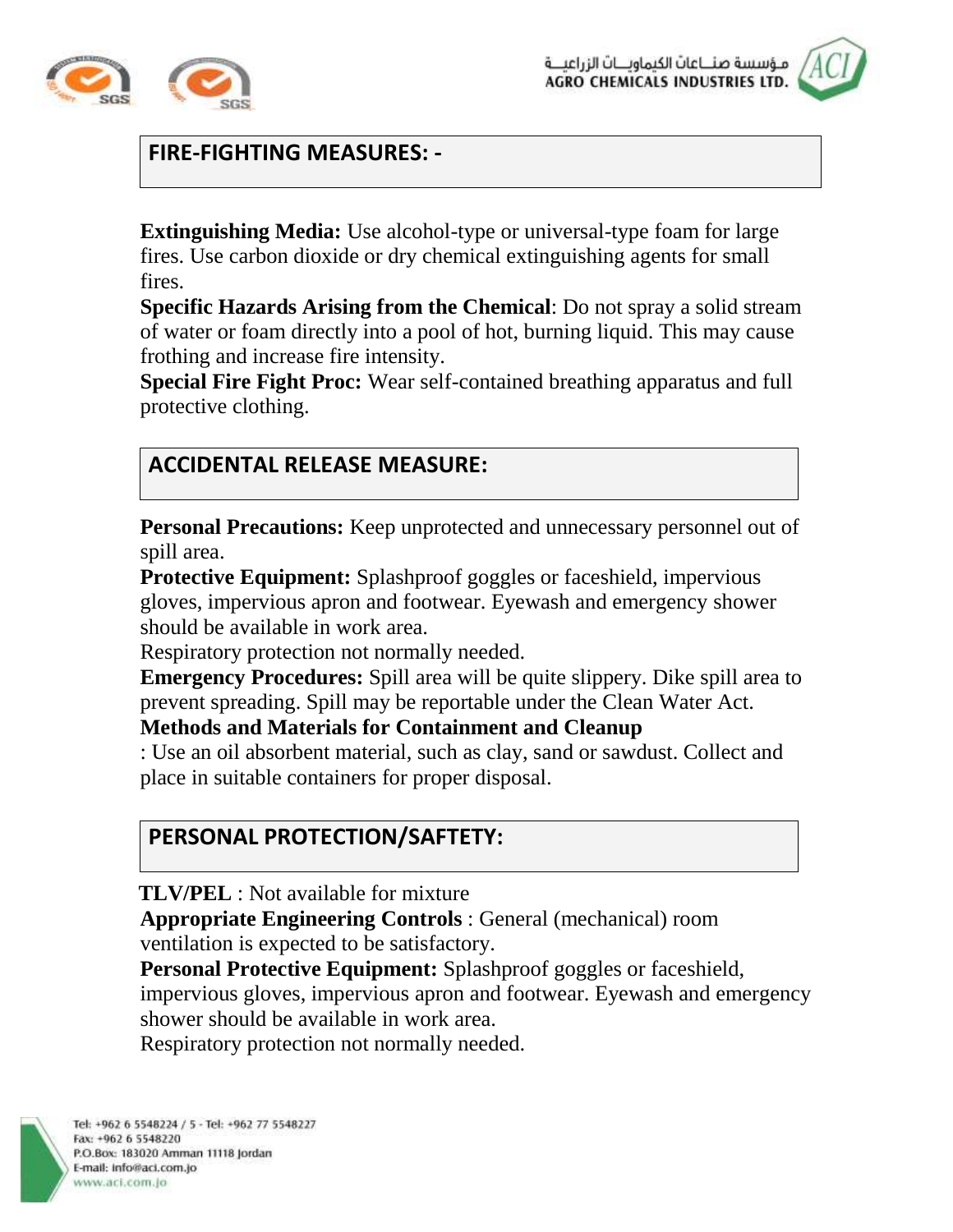



#### **HANDLING AND STORAGE:**

**Precautions for Safe Handling:** Keep out of reach of children. Keep container tightly closed. Do not allow water to be introduced into the contents of this container.

**Conditions for Safe Storage:** Store in original container only. Do not store near heat or open flame. Do not store with oxidizing agents.

#### **STABILITY AND REACTIVITY:**

**Reactivity:** No information found **Chemical Stability:** Stable **Hazardous Decomposition Products**: Burning can produce carbon oxides, oxides of silicon, formaldehyde. **Hazardous Polymerization:** Will not occur **Conditions to Avoid:** None known **Incompatible Materials:** None known

#### **TOXICOLOGICAL INFORMATION**:

**Acute Toxicity (Oral LD50)** : 2,330 mg/kg (rat) combined male/female rate. May be harmful if swallowed.

**Acute Toxicity (Dermal LD50):** 2,640 mg/kg combined male/female rate. May be harmful in contact with skin.

**Acute Toxicity Inhalation LC50:** Substantially saturated vapor: no deaths in 6 hours, 5 male, 5 female. May be harmful if inhaled.

**Likely Routes of Exposure:** Eyes, skin, inhalation

**Skin Irritation:** No irritation on 5 of 6 at 7 days; desquamation on 1/6 at 14 days. Causes mild skin irritation.

**Eye Irritation:** 21 days-minor corneal injury in 1 of 6; minor conjunctival redness in 2 of 6. Causes serious eye irritation.

**Skin Sensitization:** Did not cause sensitization on laboratory animals (guinea pig).

**Carcinogenic:** Not listed by IARC, NTP or OSHA. **Chronic Effects:** No information found